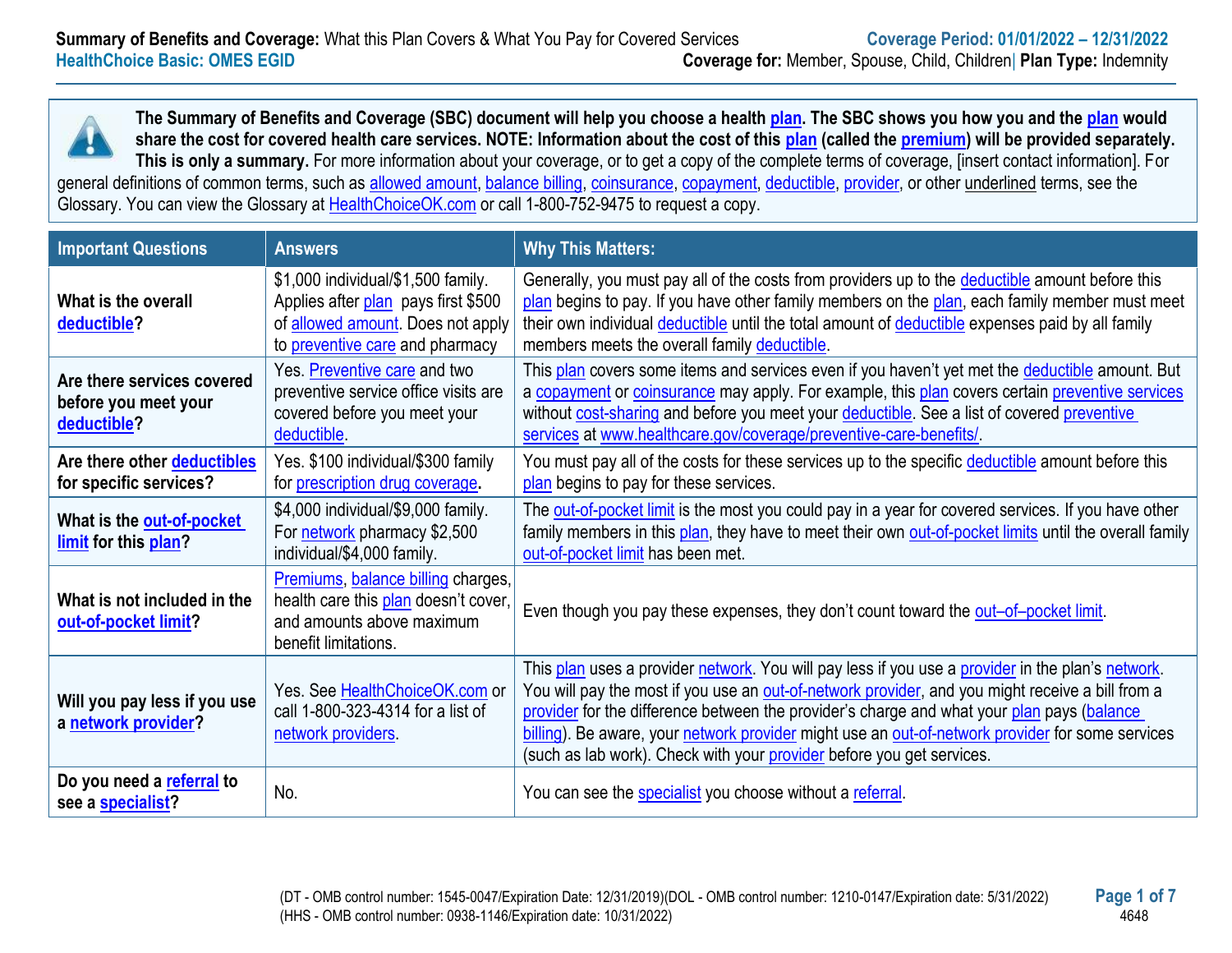All **[copayment](https://www.healthcare.gov/sbc-glossary/#copayment)** and **[coinsurance](https://www.healthcare.gov/sbc-glossary/#coinsurance)** costs shown in this chart are after your **[deductible](https://www.healthcare.gov/sbc-glossary/#deductible)** has been met, if a **[deductible](https://www.healthcare.gov/sbc-glossary/#deductible)** applies.  $\blacktriangle$ 

|                                                                     |                                                     | <b>What You Will Pay</b>                                                                                                                                      |                                                                        |                                                                                                                      |  |
|---------------------------------------------------------------------|-----------------------------------------------------|---------------------------------------------------------------------------------------------------------------------------------------------------------------|------------------------------------------------------------------------|----------------------------------------------------------------------------------------------------------------------|--|
| <b>Common Medical Event</b>                                         | <b>Services You May Need</b>                        | <b>Network Provider</b><br>(You will pay the least)                                                                                                           | <b>Out-of-Network</b><br><b>Provider</b><br>(You will pay<br>the most) | <b>Limitations, Exceptions, &amp; Other</b><br><b>Important Information</b>                                          |  |
|                                                                     | Primary care visit to treat<br>an injury or illness | Based on allowed amount: for the first<br>\$500: \$0/Member. Next \$1,000/ Member<br>or \$1,500/Family: 100%. Next<br>\$6,000/Member or \$15,000/Family: 50%. | Amount above<br>allowed amount                                         | <b>Balance billing applies to out-of-network</b>                                                                     |  |
| If you visit a health care<br>provider's office or<br>clinic        | <b>Specialist visit</b>                             | Based on allowed amount: for the first<br>\$500: \$0/Member. Next \$1,000/ Member<br>or \$1,500 Family: 100%. Next<br>\$6,000/Member or \$15,000/Family: 50%. | Amount above<br>allowed amount.                                        | provider claims.                                                                                                     |  |
|                                                                     | Preventive care/screening/<br>immunization          | No charge                                                                                                                                                     | Amount above<br>allowed amount.                                        | <b>Balance billing applies to out-of-network</b><br>provider claims.                                                 |  |
|                                                                     | Diagnostic test (x-ray,<br>blood work)              | Based on allowed amount: for the first<br>\$500: \$0/Member. Next \$1,000/ Member<br>or \$1,500 Family: 100%. Next<br>\$6,000/Member or \$15,000/Family: 50%. | Amount above<br>allowed amount.                                        | Certification may be required. If certification<br>is not obtained, a 10% penalty or denial of                       |  |
| If you have a test                                                  | Imaging (CT/PET scans,<br>MRI <sub>s</sub> )        | Based on allowed amount: for the first<br>\$500: \$0/Member. Next \$1,000/ Member<br>or \$1,500 Family: 100%. Next<br>\$6,000/Member or \$15,000/Family: 50%. | Amount above<br>allowed amount.                                        | benefits may occur. See plan handbook for<br>details. Balance billing applies to out-of-<br>network provider claims. |  |
|                                                                     | Generic drugs                                       | \$10 copay 30-day supply/\$25 copay<br>31-90 day supply/prescription                                                                                          | 50%<br>prescription                                                    | See plan handbook for details.                                                                                       |  |
| If you need drugs to<br>treat your illness or                       | Preferred brand drugs                               | \$45 copay 30-day supply/\$90 copay<br>31-90 day supply/prescription                                                                                          | 50%<br>prescription                                                    | See plan handbook for details.                                                                                       |  |
| condition<br>More information about                                 | Non-preferred brand drugs                           | \$75 copay 30-day supply/\$150 copay<br>31-90 day supply/prescription                                                                                         | 75%<br>prescription                                                    | See plan handbook for details.                                                                                       |  |
| prescription drug<br>coverage is available at<br>HealthChoiceOK.com | <b>Specialty drugs</b>                              | Generic -\$10 copay*<br>Preferred - \$100 copay*<br>Non-preferred - \$200 copay                                                                               | <b>Not Covered</b>                                                     | * Specialty medications are covered only<br>up to a 30-day supply per copay.                                         |  |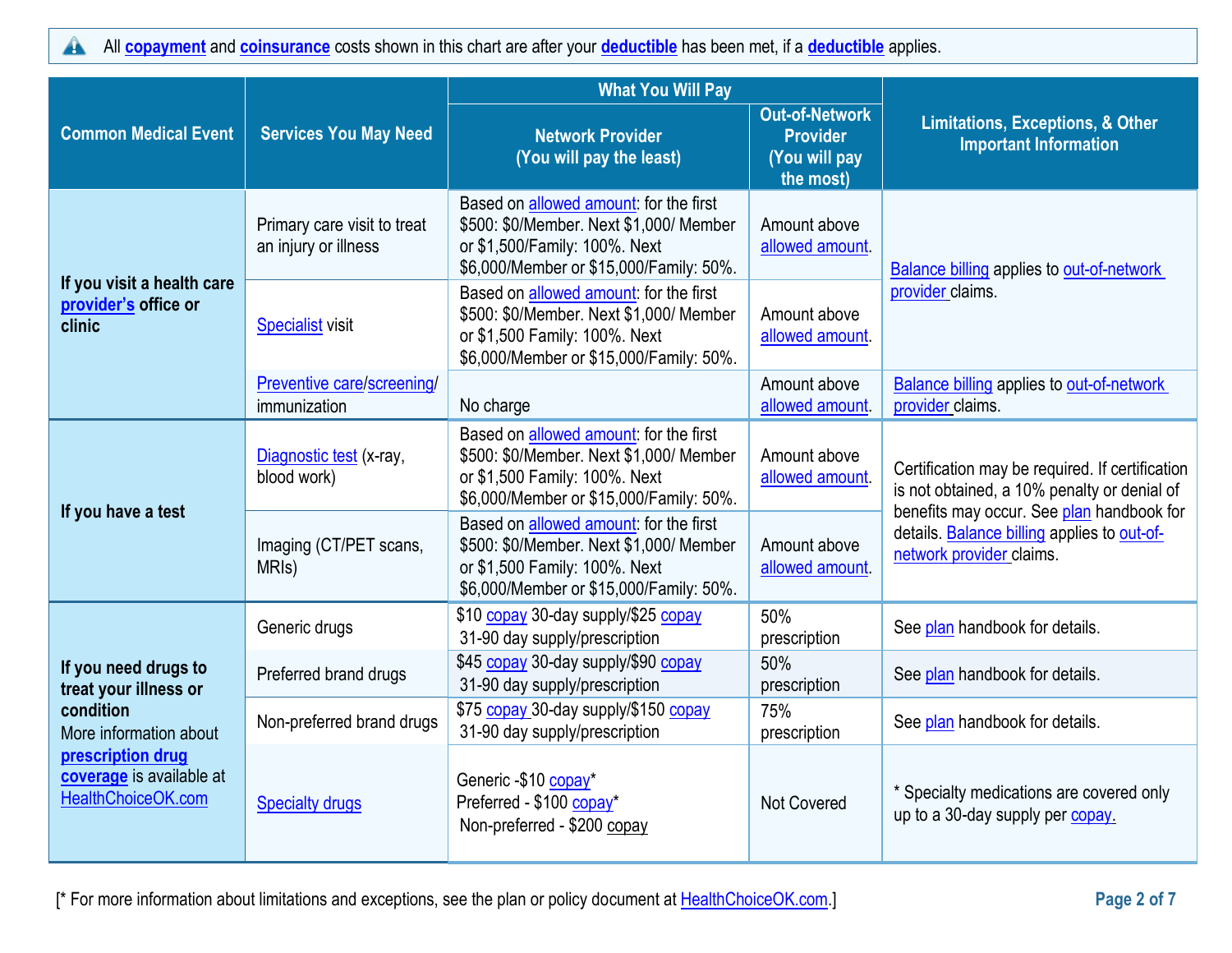|                                            |                                                      | <b>What You Will Pay</b>                                                                                                                                              |                                                                        |                                                                                                                                                                                                                               |  |
|--------------------------------------------|------------------------------------------------------|-----------------------------------------------------------------------------------------------------------------------------------------------------------------------|------------------------------------------------------------------------|-------------------------------------------------------------------------------------------------------------------------------------------------------------------------------------------------------------------------------|--|
| <b>Common Medical Event</b>                | <b>Services You May Need</b>                         | <b>Network Provider</b><br>(You will pay the least)                                                                                                                   | <b>Out-of-Network</b><br><b>Provider</b><br>(You will pay<br>the most) | <b>Limitations, Exceptions, &amp; Other</b><br><b>Important Information</b>                                                                                                                                                   |  |
| If you have outpatient                     | Facility fee (e.g.,<br>ambulatory surgery<br>center) | Based on <b>allowed</b> amount: for the first<br>\$500: \$0/Member. Next \$1,000/ Member<br>or \$1,500 Family: 100%. Next<br>\$6,000/Member or \$15,000/Family: 50%.  | Amount above<br>allowed amount                                         | Certification may be required. If certification<br>is not obtained, a 10% penalty or denial of<br>benefits may occur. See plan handbook for<br>details. Balance billing applies to out-of-<br>network provider claims.        |  |
| surgery                                    | Physician/surgeon fees                               | Based on <b>allowed amount</b> : for the first<br>\$500: \$0/Member. Next \$1,000/ Member<br>or \$1,500 Family: 100%. Next<br>\$6,000/Member or \$15,000/Family: 50%. | Amount above<br>allowed amount                                         |                                                                                                                                                                                                                               |  |
|                                            | <b>Emergency room care</b>                           | Based on allowed amount: for the first<br>\$500: \$0/Member. Next \$1,000/ Member<br>or \$1,500 Family: 100%. Next<br>\$6,000/Member or \$15,000/Family: 50%.         | Amount above<br>allowed amount                                         |                                                                                                                                                                                                                               |  |
| If you need immediate<br>medical attention | <b>Emergency medical</b><br>transportation           | Based on allowed amount: for the first<br>\$500: \$0/Member. Next \$1,000/ Member<br>or \$1,500 Family: 100%. Next<br>\$6,000/Member or \$15,000/Family: 50%.         | Amount above<br>allowed amount.                                        | <b>Balance billing applies to out-of-network</b><br>provider claim                                                                                                                                                            |  |
|                                            | <b>Urgent care</b>                                   | Based on allowed amount: for the first<br>\$500: \$0/Member. Next \$1,000/ Member<br>or \$1,500 Family: 100%. Next<br>\$6,000/Member or \$15,000/Family: 50%.         | Amount above<br>allowed amount.                                        |                                                                                                                                                                                                                               |  |
|                                            | Facility fee (e.g., hospital<br>room)                | Based on <b>allowed</b> amount: for the first<br>\$500: \$0/Member. Next \$1,000/ Member<br>or \$1,500 Family: 100%. Next<br>\$6,000/Member or \$15,000/Family: 50%.  | Amount above<br>allowed amount.                                        |                                                                                                                                                                                                                               |  |
| If you have a hospital<br>stay             | Physician/surgeon fees                               | Based on <b>allowed amount</b> : for the first<br>\$500: \$0/Member. Next \$1,000/ Member<br>or \$1,500 Family: 100%. Next<br>\$6,000/Member or \$15,000/Family: 50%. | Amount above<br>allowed amount                                         | Certification may be required. If certification<br>is not obtained, a 10% penalty or denial of<br>benefits may occur. See plan handbook for<br>details. <b>Balance-billing</b> applies to out-of-<br>network provider claims. |  |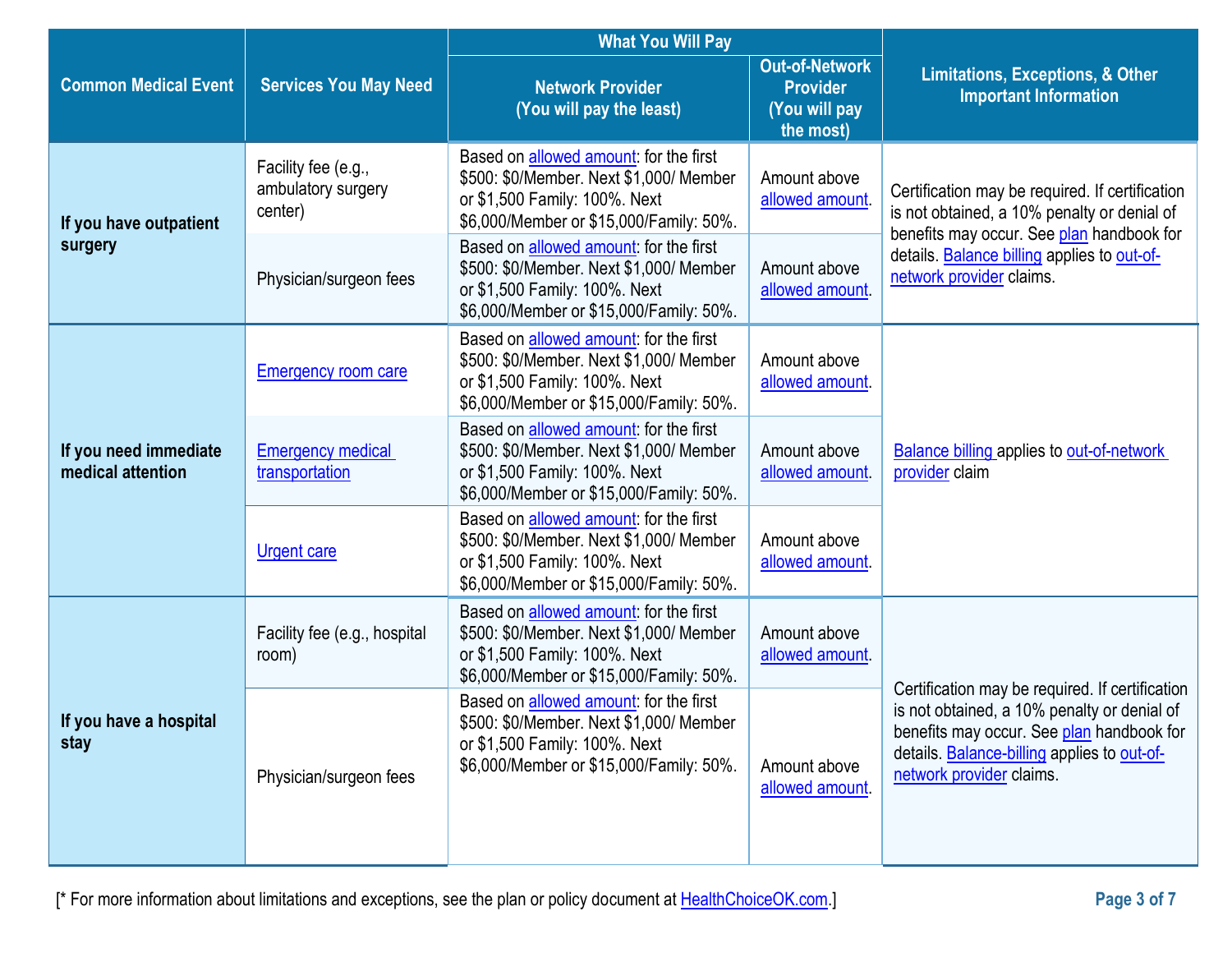|                                          |                                              | <b>What You Will Pay</b>                                                                                                                                              |                                                                        |                                                                                                                                                                                                                                                                          |
|------------------------------------------|----------------------------------------------|-----------------------------------------------------------------------------------------------------------------------------------------------------------------------|------------------------------------------------------------------------|--------------------------------------------------------------------------------------------------------------------------------------------------------------------------------------------------------------------------------------------------------------------------|
| <b>Common Medical Event</b>              | <b>Services You May Need</b>                 | <b>Network Provider</b><br>(You will pay the least)                                                                                                                   | <b>Out-of-Network</b><br><b>Provider</b><br>(You will pay<br>the most) | <b>Limitations, Exceptions, &amp; Other</b><br><b>Important Information</b>                                                                                                                                                                                              |
| If you need mental<br>health, behavioral | <b>Outpatient services</b>                   | Based on allowed amount: for the first<br>\$500: \$0/Member. Next \$1,000/ Member<br>or \$1,500 Family: 100%. Next<br>\$6,000/Member or \$15,000/Family: 50%.         | Amount above<br>allowed amount                                         | Limit of 20 visits per calendar year without<br>certification. Balance billing applies to out-<br>of-network provider claims.                                                                                                                                            |
| health, or substance<br>abuse services   | Inpatient services                           | Based on allowed amount: for the first<br>\$500: \$0/Member. Next \$1,000/ Member<br>or \$1,500 Family: 100%. Next<br>\$6,000/Member or \$15,000/Family: 50%.         | Amount above<br>allowed amount.                                        | Certification may be required. If certification<br>is not obtained, a 10% penalty or denial of<br>benefits may occur. See plan handbook for<br>details. Balance billing applies to out-of-<br>network provider claims.                                                   |
|                                          | Office visits                                | Based on allowed amount: for the first<br>\$500: \$0/Member. Next \$1,000/ Member<br>or \$1,500 Family: 100%. Next<br>\$6,000/Member or \$15,000/Family: 50%.         | Amount above<br>allowed amount.                                        | <b>Balance billing applies to out-of-network</b><br>provider claims.                                                                                                                                                                                                     |
| If you are pregnant                      | Childbirth/delivery<br>professional services | Based on <b>allowed amount</b> : for the first<br>\$500: \$0/Member. Next \$1,000/ Member<br>or \$1,500 Family: 100%. Next<br>\$6,000/Member or \$15,000/Family: 50%. | Amount above<br>allowed amount.                                        | Includes one postpartum home visit, criteria<br>must be met. Balance billing applies to out-<br>of-network provider claims.                                                                                                                                              |
|                                          | Childbirth/delivery facility<br>services     | Based on allowed amount: for the first<br>\$500: \$0/Member. Next \$1,000/ Member<br>or \$1,500 Family: 100%. Next<br>\$6,000/Member or \$15,000/Family: 50%.         | Amount above<br>allowed amount                                         | Certification may be required. If certification<br>is not obtained, a 10% penalty or denial of<br>benefits may occur. See plan handbook for<br>details. Balance billing applies to out-of-<br>network provider claims.                                                   |
| If you need help<br>recovering or have   | Home health care                             | Based on <b>allowed amount</b> : for the first<br>\$500: \$0/Member. Next \$1,000/ Member<br>or \$1,500 Family: 100%. Next<br>\$6,000/Member or \$15,000/Family: 50%. | Amount above<br>allowed amount.                                        | Certification may be required. If certification<br>is not obtained, a 10% penalty or denial of<br>benefits may occur. See plan handbook for<br>details. (Up to 100 visits per calendar<br>year.)                                                                         |
| other special health<br>needs            | <b>Rehabilitation services</b>               | Based on allowed amount: for the first<br>\$500: \$0/Member. Next \$1,000/ Member<br>or \$1,500 Family: 100%. Next<br>\$6,000/Member or \$15,000/Family: 50%.         | Amount above<br>allowed amount.                                        | Certification may be required. If certification<br>is not obtained, a 10% penalty or denial of<br>benefits may occur. See plan handbook for<br>details. (Up to 60 visits per calendar year<br>for each type of therapy including physical,<br>occupational, and speech.) |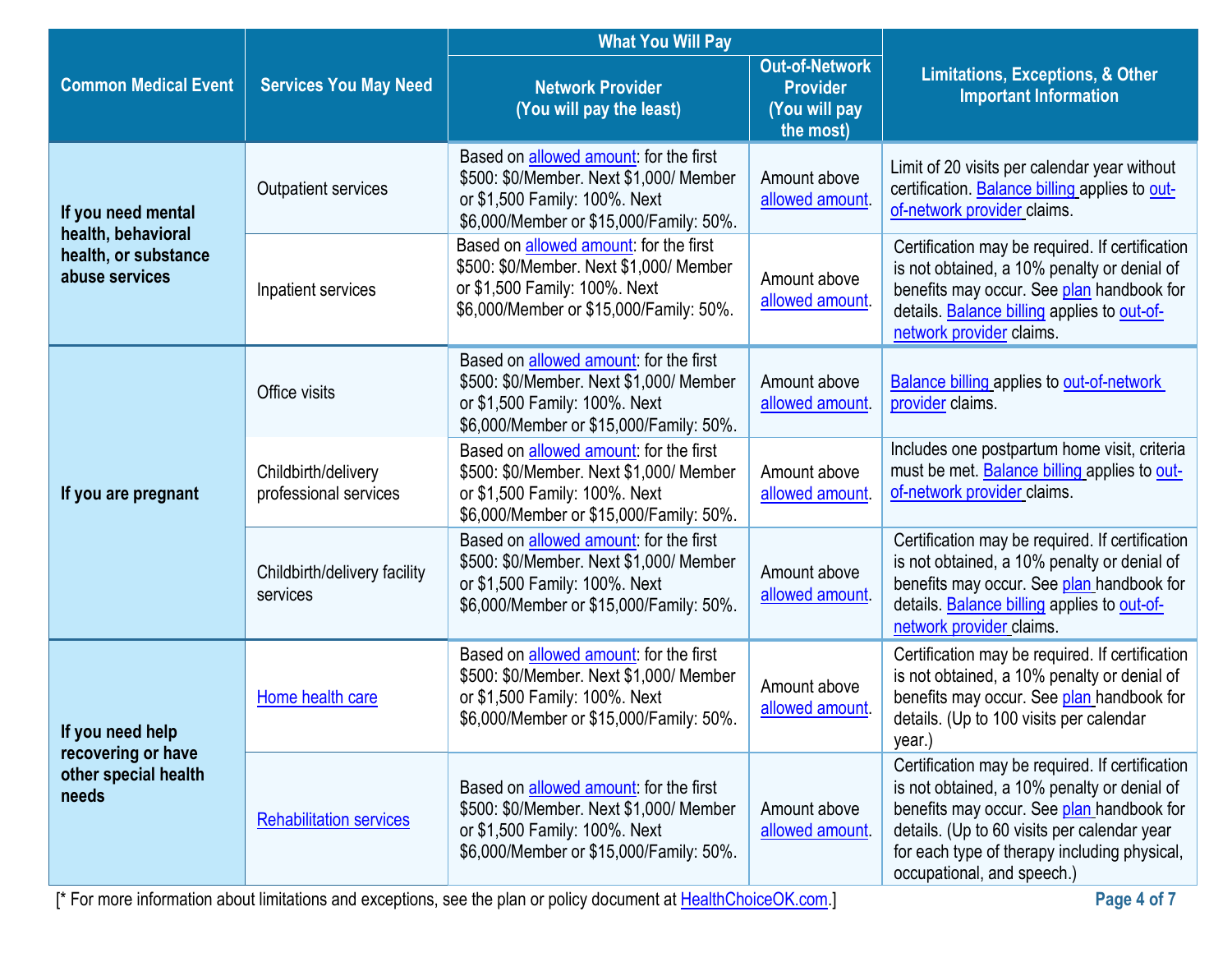|                                           | <b>Services You May Need</b> | <b>What You Will Pay</b>                                                                                                                                      |                                                                        |                                                                                                                                                                                             |
|-------------------------------------------|------------------------------|---------------------------------------------------------------------------------------------------------------------------------------------------------------|------------------------------------------------------------------------|---------------------------------------------------------------------------------------------------------------------------------------------------------------------------------------------|
| <b>Common Medical Event</b>               |                              | <b>Network Provider</b><br>(You will pay the least)                                                                                                           | <b>Out-of-Network</b><br><b>Provider</b><br>(You will pay<br>the most) | <b>Limitations, Exceptions, &amp; Other</b><br><b>Important Information</b>                                                                                                                 |
|                                           | <b>Habilitation services</b> | Not Covered                                                                                                                                                   | Not Covered                                                            | <b>Excluded services</b>                                                                                                                                                                    |
|                                           | Skilled nursing care         | Based on allowed amount: for the first<br>\$500: \$0/Member. Next \$1,000/ Member<br>or \$1,500 Family: 100%. Next<br>\$6,000/Member or \$15,000/Family: 50%. | Amount above<br>allowed amount.                                        | Certification may be required. If certification<br>is not obtained, a 10% penalty or denial of<br>benefits may occur. See plan handbook for<br>details. (Up to 100 days per calendar year.) |
|                                           | Durable medical<br>equipment | Based on allowed amount: for the first<br>\$500: \$0/Member. Next \$1,000/ Member<br>or \$1,500 Family: 100%. Next<br>\$6,000/Member or \$15,000/Family: 50%. | Amount above<br>allowed amount                                         | Certification may be required. If certification<br>is not obtained, a 10% penalty or denial of                                                                                              |
|                                           | <b>Hospice services</b>      | Based on allowed amount: for the first<br>\$500: \$0/Member. Next \$1,000/ Member<br>or \$1,500 Family: 100%. Next<br>\$6,000/Member or \$15,000/Family: 50%. | Amount above<br>allowed amount.                                        | benefits may occur. See plan handbook for<br>details.                                                                                                                                       |
|                                           | Children's eye exam          | <b>Not Covered</b>                                                                                                                                            | <b>Not Covered</b>                                                     | <b>Excluded services</b>                                                                                                                                                                    |
| If your child needs<br>dental or eye care | Children's glasses           | <b>Not Covered</b>                                                                                                                                            | <b>Not Covered</b>                                                     | <b>Excluded services</b>                                                                                                                                                                    |
|                                           | Children's dental check-up   | <b>Not Covered</b>                                                                                                                                            | <b>Not Covered</b>                                                     | <b>Excluded services</b>                                                                                                                                                                    |

# **Excluded Services & Other Covered Services:**

|                                                                                                                              | Services Your Plan Generally Does NOT Cover (Check your policy or plan document for more information and a list of any other excluded services.) |  |                                                                                                                                                                            |  |                                                                                                                     |
|------------------------------------------------------------------------------------------------------------------------------|--------------------------------------------------------------------------------------------------------------------------------------------------|--|----------------------------------------------------------------------------------------------------------------------------------------------------------------------------|--|---------------------------------------------------------------------------------------------------------------------|
|                                                                                                                              | Acupuncture (except for anesthesia)<br>Cosmetic surgery<br>Dental care                                                                           |  | <b>Habilitation services</b><br>Long-term care<br>Private-duty nursing                                                                                                     |  | Routine eye care (Adult)<br>Routine foot care<br>Weight loss programs                                               |
| Other Covered Services (Limitations may apply to these services. This isn't a complete list. Please see your plan document.) |                                                                                                                                                  |  |                                                                                                                                                                            |  |                                                                                                                     |
|                                                                                                                              | Bariatric Surgery (Limited coverage for certain<br>treatments)<br>Chiropractic care (60 visits per calendar year)                                |  | Hearing aids (under the age of 18, 1 every 48<br>months per hearing impaired ear)<br>Infertility treatment (Limited coverage for certain<br>services, drugs and treatment) |  | <b>CDC-recognized National Diabetes Prevention</b><br>Program<br>Non-emergency care when traveling outside the U.S. |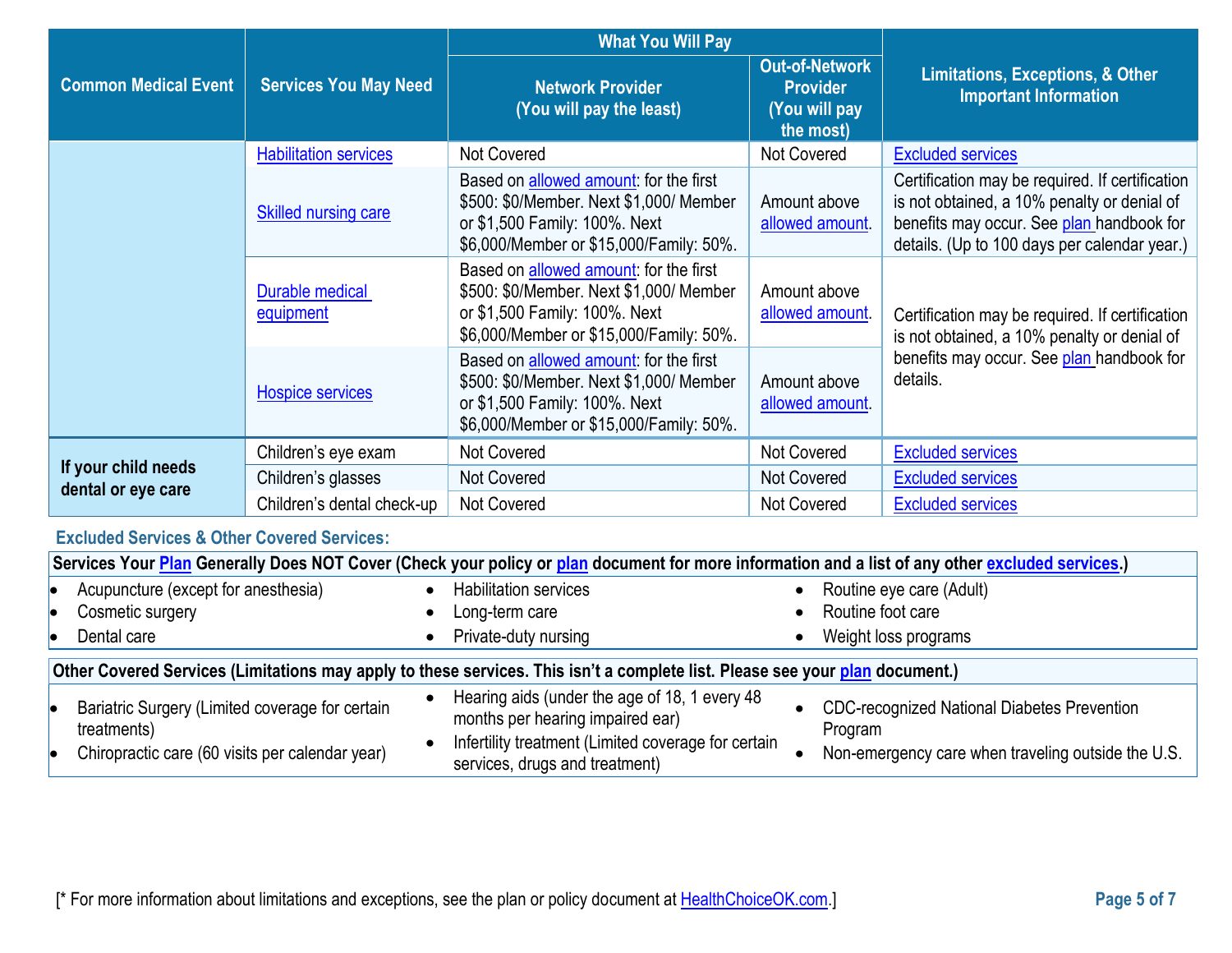Your Rights to Continue Coverage: There are agencies that can help if you want to continue your coverage after it ends. The contact information for those agencies is: [insert State, HHS, DOL, and/or other applicable agency contact information]. Other coverage options may be available to you, too, including buying individual insurance coverage through the [Health Insurance](https://www.healthcare.gov/sbc-glossary/#health-insurance) [Marketplace.](https://www.healthcare.gov/sbc-glossary/#marketplace) For more information about the [Marketplace,](https://www.healthcare.gov/sbc-glossary/#marketplace) visi[t www.HealthCare.gov](http://www.healthcare.gov/) or call 1-800-318-2596.

Your Grievance and Appeals Rights: There are agencies that can help if you have a complaint against your [plan](https://www.healthcare.gov/sbc-glossary/#plan) for a denial of [a claim.](https://www.healthcare.gov/sbc-glossary/#claim) This complaint is called a [grievance](https://www.healthcare.gov/sbc-glossary/#grievance) or [appeal.](https://www.healthcare.gov/sbc-glossary/#appeal) For more information about your rights, look at the explanation of benefits you will receive for that medical [claim.](https://www.healthcare.gov/sbc-glossary/#claim) You[r plan](https://www.healthcare.gov/sbc-glossary/#plan) documents also provide complete information on how to submit a [claim,](https://www.healthcare.gov/sbc-glossary/#claim) [appeal,](https://www.healthcare.gov/sbc-glossary/#appeal) or a [grievance](https://www.healthcare.gov/sbc-glossary/#grievance) for any reason to your [plan.](https://www.healthcare.gov/sbc-glossary/#plan) For more information about your rights, this notice, or assistance, contact: EGID Health Claims Administrator 1-800-323-4314, TTY 711, HealthChoice Member Services 405-717-8780 or toll free 1-800-752-9475 TDD Oklahoma City Area: 1-405-949-2281, TDD All Areas: 1-866-447-0436. Additionally, a consumer assistance program can help you file your appeal. Contact the Oklahoma Insurance Department at [www.ok.gov/oid/Consumers/Consumer\\_Assistance/index.html.](http://www.ok.gov/oid/Consumers/Consumer_Assistance/index.html)

#### **Does this plan provide Minimum Essential Coverage? Yes**

[Minimum Essential Coverage](https://www.healthcare.gov/sbc-glossary/#minimum-essential-coverage) generally includes [plans,](https://www.healthcare.gov/sbc-glossary/#plan) [health insurance](https://www.healthcare.gov/sbc-glossary/#health-insurance) available through the [Marketplace](https://www.healthcare.gov/sbc-glossary/#marketplace) or other individual market policies, Medicare, Medicaid, CHIP, TRICARE, and certain other coverage. If you are eligible for certain types of [Minimum Essential Coverage,](https://www.healthcare.gov/sbc-glossary/#minimum-essential-coverage) you may not be eligible for the [premium tax credit.](https://www.healthcare.gov/sbc-glossary/#premium-tax-credits)

#### **Does this plan meet the Minimum Value Standards? Yes**

If your [plan](https://www.healthcare.gov/sbc-glossary/#plan) doesn't meet the [Minimum Value Standards,](https://www.healthcare.gov/sbc-glossary/#minimum-value-standard) you may be eligible for a [premium tax credit](https://www.healthcare.gov/sbc-glossary/#premium-tax-credits) to help you pay for a plan through the [Marketplace.](https://www.healthcare.gov/sbc-glossary/#marketplace)

#### **Language Access Services:**

[Spanish (Español): Para obtener asistencia en Español, llame al 1-800-323-4314.]

[Tagalog (Tagalog): Kung kailangan ninyo ang tulong sa Tagalog tumawag sa 1-800-323-4314.]

[Chinese (中文): 如果需要中文的帮助, 请拨打这个号码1-800-323-4314.]

[Navajo (Dine): Dinek'ehgo shika at'ohwol ninisingo, kwiijigo holne' 1-800-323-4314.]

*To see examples of how this [plan](https://www.healthcare.gov/sbc-glossary/#plan) might cover costs for a sample medical situation, see the next section.*

**PRA Disclosure Statement:** According to the Paperwork Reduction Act of 1995, no persons are required to respond to a collection of information unless it displays a valid OMB control number. The valid OMB control number for this information collection is **0938-1146**. The time required to complete this information collection is estimated to average **0.08** hours per response, including the time to review instructions, search existing data resources, gather the data needed, and complete and review the information collection. If you have comments concerning the accuracy of the time estimate(s) or suggestions for improving this form, please write to: CMS, 7500 Security Boulevard, Attn: PRA Reports Clearance Officer, Mail Stop C4-26-05, Baltimore, Maryland 21244-1850.